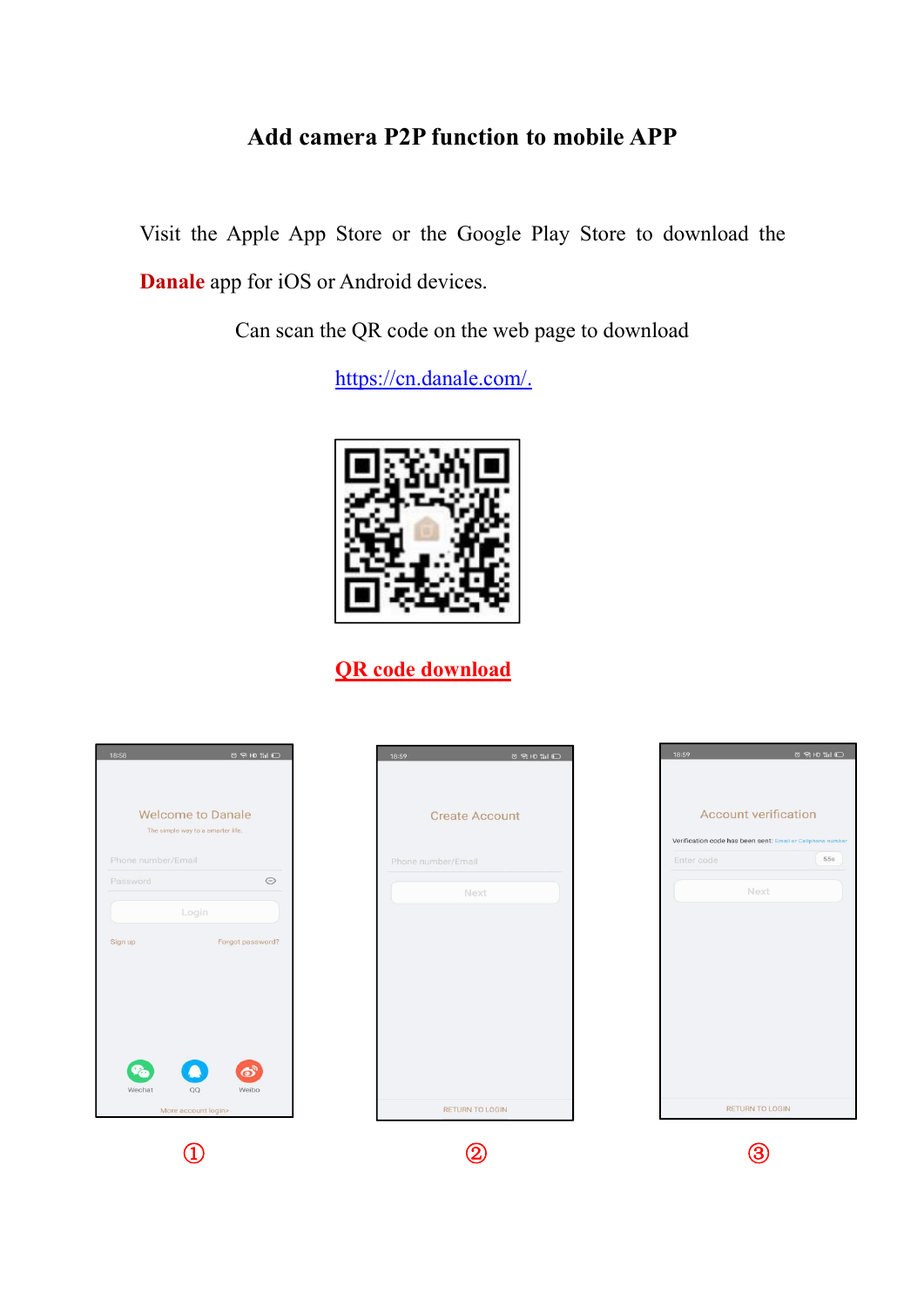

- Create Account ,Please enter your email or mobile number
- Fill in the received verification code